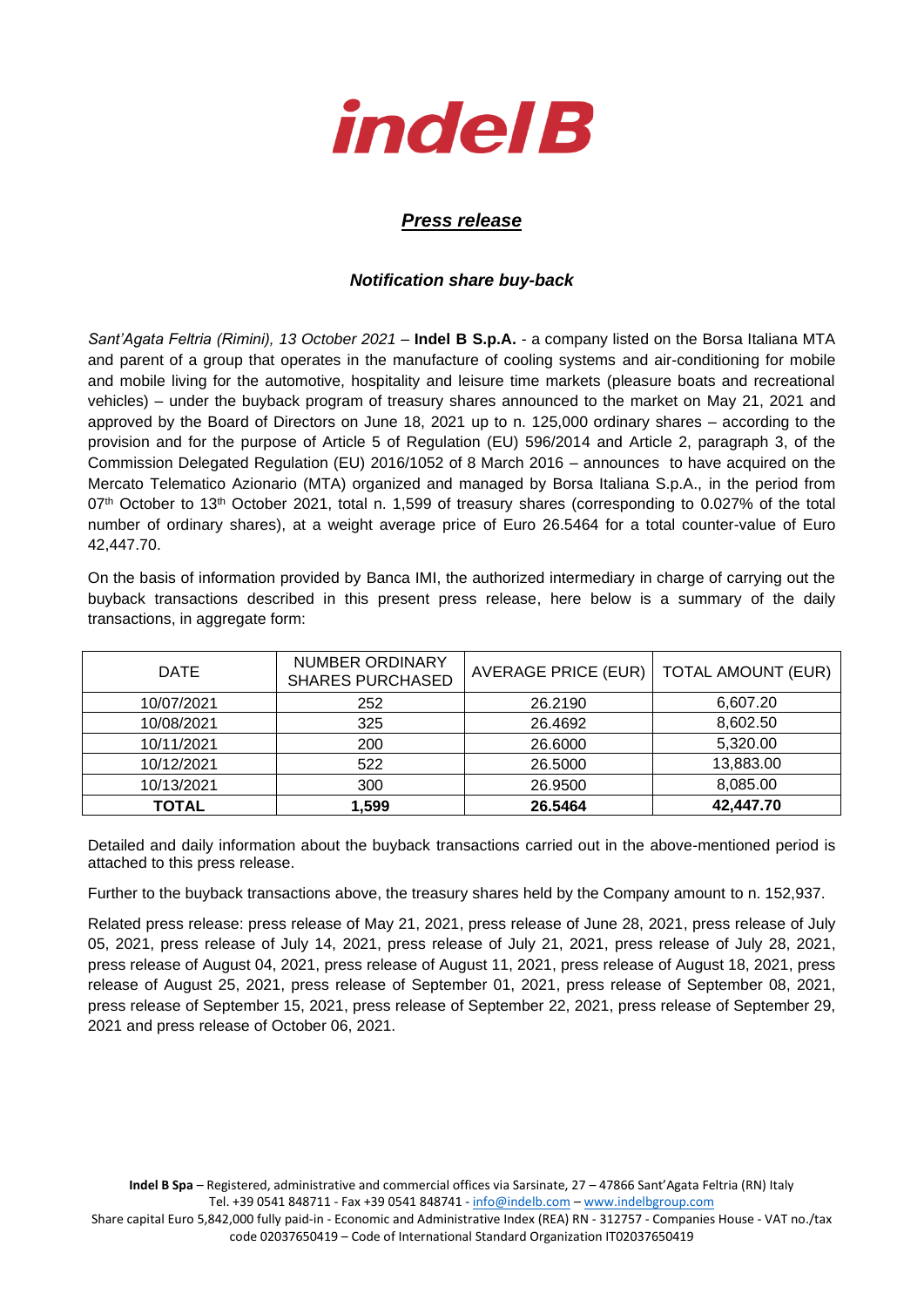This press release is available to the public at the Company's registered office, at Borsa Italiana, on the storage mechanism authorised by Consob "**1info**" [\(www.1info.it\)](file:///C:/Users/ddelietovollaro/AppData/Local/Microsoft/Windows/INetCache/Content.Outlook/T87B94UR/www.1info.it) and in the specific sections of the website [www.indelbgroup.com.](http://www.indelbgroup.com/)

\* \* \*

*Indel B S.p.A. is a company listed on the MTA segment of the Italian stock exchange and is controlled by AMP.FIN S.r.l., in turn held entirely by the Berloni family. Indel B S.p.A. heads an important Group that operates worldwide and has been active for the last 50 years in the mobile cooling sector applicable to the Automotive, Leisure time and Hospitality cooling segments. The Group also operates in mobile climate control, with specific reference to the Automotive market, represented by commercial vehicles, minibuses, ambulances, agricultural and earth-moving machinery, and in the Cooling Appliances sector, which mainly comprises cellars for storing wine and small refrigerators for storing milk. The company has a market cap of approximately Euro 157 million.*

## **Contact details**

| <b>INDEL B</b>                | <b>POLYTEMS HIR</b>            | <b>FAST-COM</b>                |
|-------------------------------|--------------------------------|--------------------------------|
| Controller & IR               | IR e Comunicazione Finanziaria | <b>Media Relations</b>         |
| Elisabetta Benazzi            | Bianca Fersini Mastelloni      | Paolo Santagostino             |
| +39 0541 848 784              | +39 06.69923324; +39 336742488 | +39 349 3856585                |
| elisabetta.benazzi@indelb.com | b.fersini@polytemshir.it       | paolo.santagostino@fast-com.it |
|                               |                                |                                |